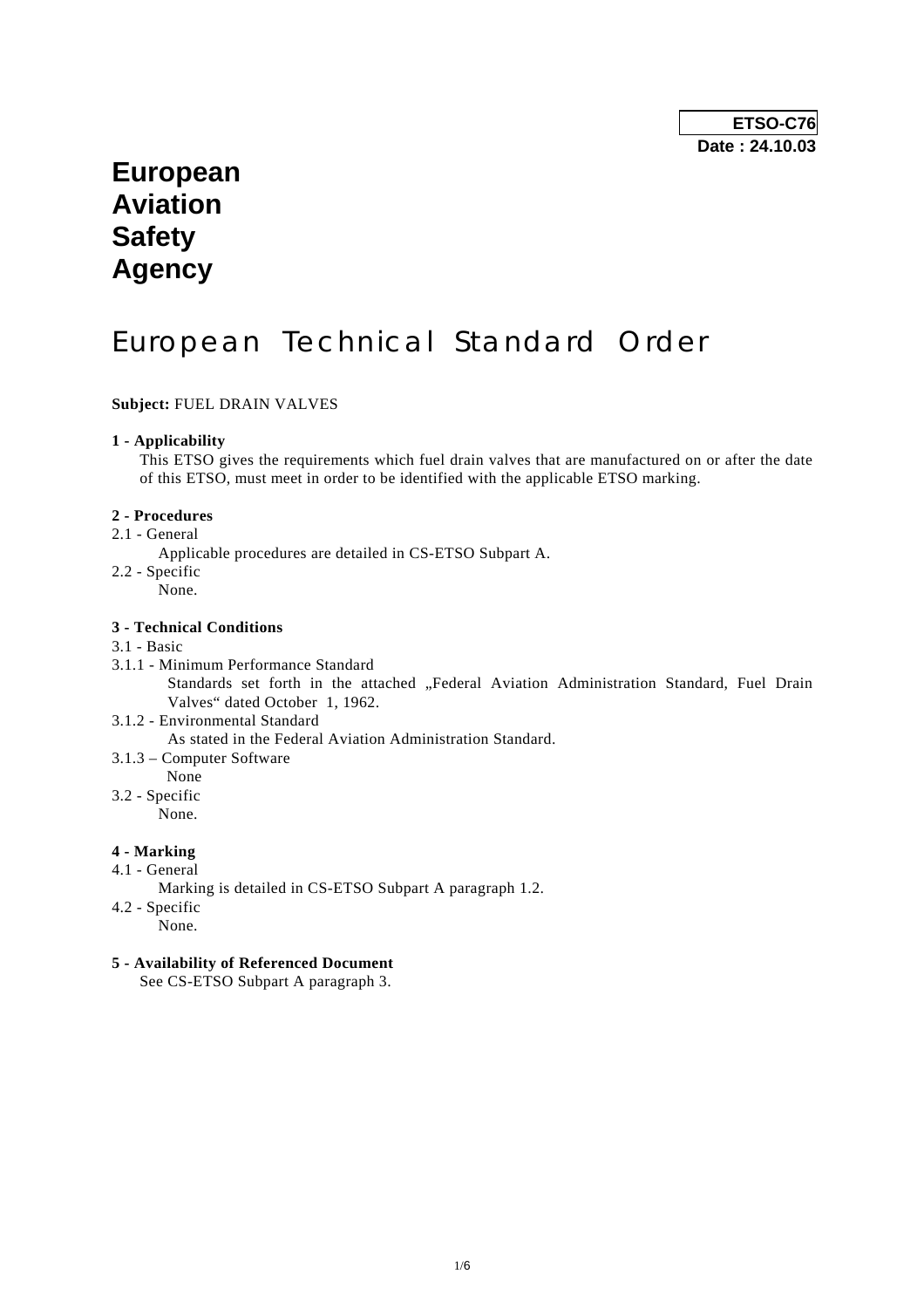#### **FAA Standard associated with ETSO-C76**

**October 1, 1962** 

#### **FAA STANDARD – FUEL DRAIN VALVES**

- 1. PURPOSE: To specify minimum requirements for fuel drain valves that are intended to drain fuel or water from low points in aircraft fuel systems. Fluid discharge from the valve is intended to be drained to a container for inspection.
- 2. SCOPE: This standard covers the requirements for acceptance of fuel drain valves used as a quick means of draining fuel or water from aircraft fuel systems. These valves are intended to be used in fuel tank sumps, strainers and gascolators.

#### 3. GENERAL REQUIREMENTS:

3.1 Materials. Materials shall be of a high quality which experience and/or tests have demonstrated to be suitable for use with aviation fuels having an aromatic content from 0 to 30 percent. Synthetic rubber parts shall be age dated in accordance with ANA Bulletin No. 438. All metals used in the construction of fuel drain valves shall be of corrosion resisting type or shall be suitably protected to resist corrosion during the normal service life of the valve.

#### 3.2 Design and Construction.

- 3.2.1 Fuel Spillage. The drain valve shall be designed to permit operation without spillage or leakage of fuel on operating personnel.
- 3.2.2 Position Indication. Indication shall be provided for the open and closed position of valves. The valve shall utilize detents or other suitable means to retain the valve in the full-closed position. When manually released from the open position, the valve shall automatically return to the closed position.
- 3.2.3 Self-locking. The valve shall be provided with a means to prevent accidental opening or opening due to vibration or air loads.
- 3.2.4 Seals. The valve shall be designed so that the inlet pressure does not tend to open the valve, and so that the inlet pressure keeps the valve in the closed and sealed condition.
- 3.2.5 Loss of Parts. Fuel drain valves shall be designed to preclude the loss of parts. Design consideration shall be given so that the main seal will remain in place and prevent fuel leakage in the event of possible damage to or loss of the valve stem from operational loads to be anticipated in service. If threaded fittings are employed to support the valve, positive design provisions shall be included to prevent operational loads from rotating the valve body out of its boss.
- 3.2.6 Screens. The design of the valve shall include no features, such as screens or baffles, which could impair the valves effectiveness in draining fuel containing water and other contaminants.

#### 4. TEST CONDITIONS:

- 4.1 Atmospheric Conditions. Unless otherwise specified, all tests required by this standard shall be conducted at an atmospheric pressure of approximately 29.92 inches of mercury and at an ambient temperature of approximately 25° C.
- 4.2 Fluids. Unless otherwise specified, commercial grade aviation fuels shall be used for all tests.
- 5. TEST METHODS AND PERFORMANCE REQUIREMENTS:
- 5.1 Functional. This test shall demonstrate the ability of the valve to meet the design requirements specified in Sections 3.2.1, 3.2.2, 3.2.3, 3.2.4, and 3.2.5.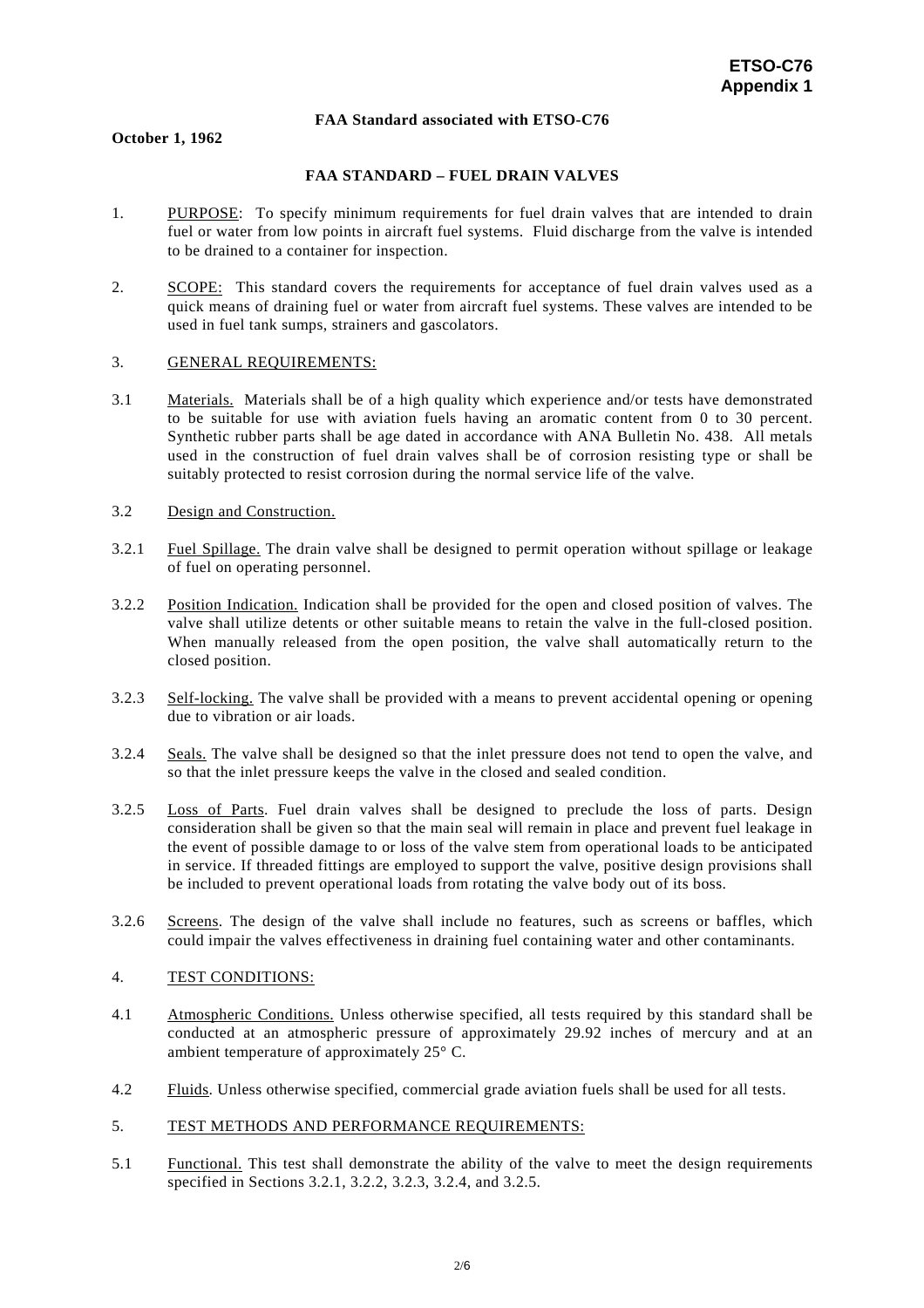5.2 Flow Test. The drain valve shall be connected to a suitable container and the time required to pass a 1 quart quantity of fuel shall be determined when conducted with a maximum head of six inches of fuel. The time to flow 1 quart shall not take longer than 1 minute.

## 5.3 Leakage Tests.

- 5.3.1 Fuel Leakage. The fuel leakage test shall be conducted at pressures of four inches of fuel, one p.s.i., 20 p.s.i., and 60 p.s.i. The pressure shall be applied to the drain valve inlet with the valve in the closed position; there shall be no leakage.
- 5.3.2 Air Leakage. The air leakage test shall be conducted with the valve installed in a suitable test setup so that the valve inlet port is covered by fuel. Air pressure varying from 0 to five p.s.i. shall be applied to the valve outlet port with the valve in the closed position. There shall be no air leakage evident.
- 5.4 Fuel Resistance and Extreme Temperature. The fuel resistance and extreme temperature tests shall be conducted in accordance with the following table:

| <b>Test</b>                            | <b>Fuel Resistance</b>                                                                                                                          |                                                                                                                                                                        |                                                                                                                                                                                            |  |  |
|----------------------------------------|-------------------------------------------------------------------------------------------------------------------------------------------------|------------------------------------------------------------------------------------------------------------------------------------------------------------------------|--------------------------------------------------------------------------------------------------------------------------------------------------------------------------------------------|--|--|
| Period 1/                              | Phase I Soak                                                                                                                                    | Phase I Dry                                                                                                                                                            | Low Temperature                                                                                                                                                                            |  |  |
| Component configuration                | 2/                                                                                                                                              | Drained and blown dry,<br>normal condition as<br>would be expected<br>under service<br>conditions, ports open.                                                         | Mounted as would be<br>expected under normal<br>service conditions<br>2/                                                                                                                   |  |  |
| <b>Test Fluid</b>                      | MIL-S-3136, type III                                                                                                                            | None                                                                                                                                                                   | MIL-S-3136, type $I$                                                                                                                                                                       |  |  |
| Period duration                        | 96 hours (4 days)                                                                                                                               | 24 hours                                                                                                                                                               | 18 hours                                                                                                                                                                                   |  |  |
| Ambient and test fluid<br>temperature. | $158^\circ \pm 2^\circ$ F. or the<br>normal operating<br>temperatureof the<br>system in which the<br>component is used,<br>whichever is higher. | Circulating air at $158^\circ$<br>$\pm 2^{\circ}$ F. or the normal<br>operating temperatureof<br>the system in which the<br>component is used,<br>whichever is higher. | Lower the fluid<br>temperature to maintain<br>$-67^\circ \pm 2^\circ$ F., then<br>maintain the fluid<br>temperature at -67 $\degree$ $\pm 2\degree$<br>F. for a minimum of of<br>18 hours. |  |  |
|                                        |                                                                                                                                                 |                                                                                                                                                                        |                                                                                                                                                                                            |  |  |
|                                        |                                                                                                                                                 |                                                                                                                                                                        |                                                                                                                                                                                            |  |  |
|                                        |                                                                                                                                                 |                                                                                                                                                                        |                                                                                                                                                                                            |  |  |
|                                        |                                                                                                                                                 |                                                                                                                                                                        |                                                                                                                                                                                            |  |  |
| Operation or tests during period       | Actuate component at<br>least 4 cycles per day in<br>a normal manner.                                                                           | None                                                                                                                                                                   | None                                                                                                                                                                                       |  |  |
|                                        |                                                                                                                                                 |                                                                                                                                                                        |                                                                                                                                                                                            |  |  |

### Fuel Resistance and Extreme Temperature Test Schedule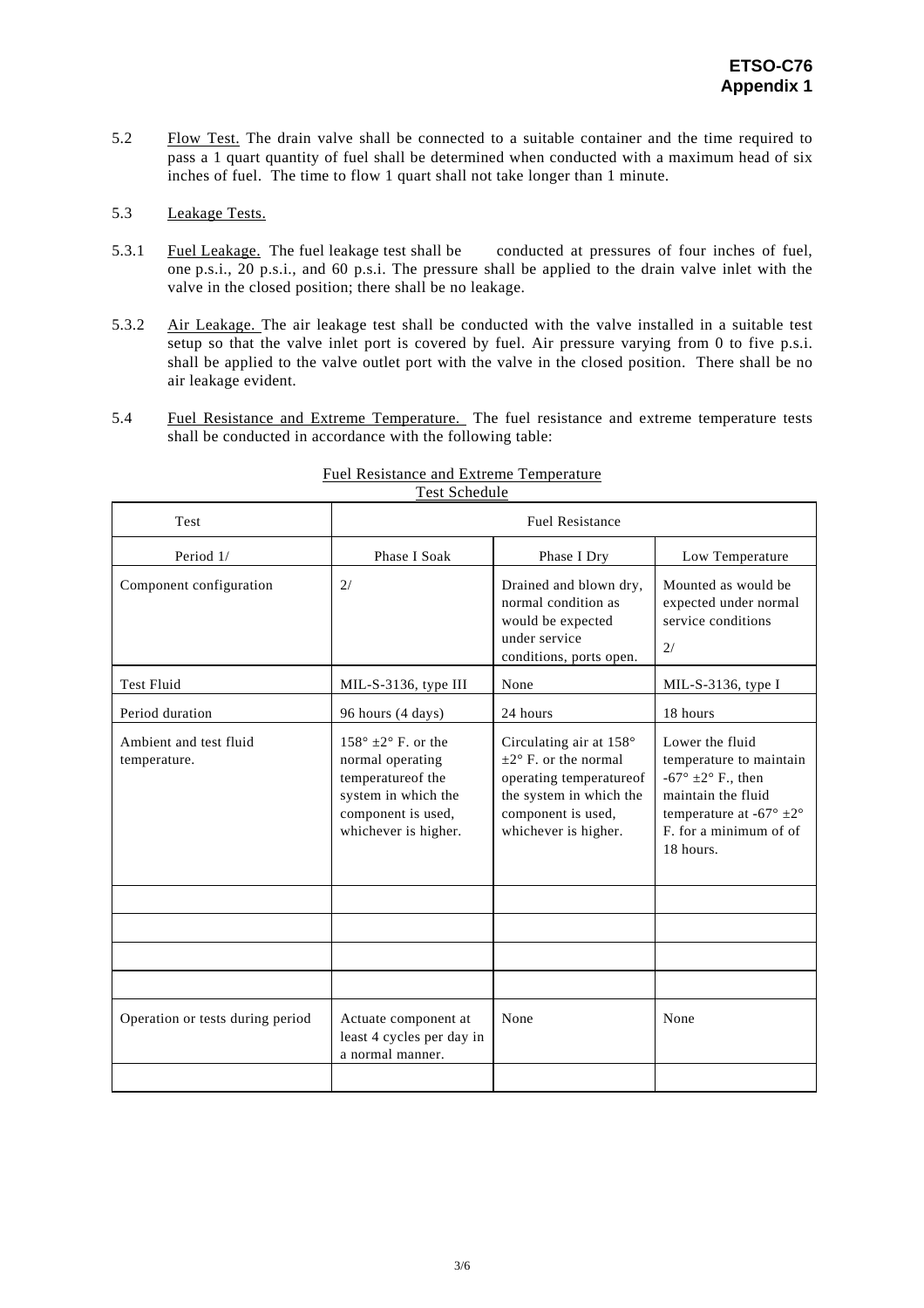## **ETSO-C76 Appendix 1**

| Operation or tests immediately<br>after period | Conduct leakage test,<br>using MIL-S-3136, type<br>III fluid. | (a) Actuate components<br>for 5 cycles.<br>(b) Conduct functional<br>and leakage tests, using<br>MIL-S-3136, type $I$<br>fluid. | With temperature not<br>higher than $-65^{\circ}$ F.,<br>conduct functional and<br>leakage tests, using<br>MIL-S-3136, type $I$<br>fluid. |
|------------------------------------------------|---------------------------------------------------------------|---------------------------------------------------------------------------------------------------------------------------------|-------------------------------------------------------------------------------------------------------------------------------------------|
|                                                | 3/                                                            | $\frac{3}{2}$                                                                                                                   | 3/                                                                                                                                        |
|                                                |                                                               |                                                                                                                                 |                                                                                                                                           |
|                                                |                                                               |                                                                                                                                 |                                                                                                                                           |

1/ Each period shall follow immediately after the preceding one in the order noted.

 2/ The component sha11 be maintained in such a manner as to insure complete contact of all nonmetallic parts with the test fluid as would be expected under normal service conditions

- 3/ No leakage is allowed at any time during the test except for the first 15 minutes of the leakage test of the dry cycle.
- 5.5 Vibration.
- 5.5.1 Resonance. The valve shall be subjected to a resonant frequency survey of the range specified in the following table in order to determine if there exists any resonant frequencies of the parts. If resonance is encountered, the valve shall be successively vibrated along the three axes for four hours at the critical frequency.
- 5.5.2 Cycling. The valve, in the closed positions shall be mounted on a vibration device, fluid pressure shall be applied to the inlet port. The valve shall be subjected to the three vibration scanning cycle tests contained in the following table:

| <b>Vibration Test</b>              |                                                                                                                                                                                                                                                                                                                                                                                                                                                                                                                                                                                                                                            |                  |                |  |  |  |
|------------------------------------|--------------------------------------------------------------------------------------------------------------------------------------------------------------------------------------------------------------------------------------------------------------------------------------------------------------------------------------------------------------------------------------------------------------------------------------------------------------------------------------------------------------------------------------------------------------------------------------------------------------------------------------------|------------------|----------------|--|--|--|
| Scanning cycle                     | 1                                                                                                                                                                                                                                                                                                                                                                                                                                                                                                                                                                                                                                          | $\overline{2}$   | 3              |  |  |  |
| Axis of vibration                  | X                                                                                                                                                                                                                                                                                                                                                                                                                                                                                                                                                                                                                                          | Y                | Z              |  |  |  |
| Fluid pressure                     | 60 p.s.i.                                                                                                                                                                                                                                                                                                                                                                                                                                                                                                                                                                                                                                  | 60 p.s.i.        | 60 p.s.i.      |  |  |  |
| Scanning cycle                     | 15 min.                                                                                                                                                                                                                                                                                                                                                                                                                                                                                                                                                                                                                                    | $15 \text{ min}$ | 15 min.        |  |  |  |
| Number of scanning cycles per test | 2                                                                                                                                                                                                                                                                                                                                                                                                                                                                                                                                                                                                                                          | $\overline{2}$   | $\overline{2}$ |  |  |  |
| Procedure                          | The vibration test shall be conducted on the<br>valve along three mutually perpendicular axes<br>herein referred to as the $X$ , $Y$ , and $Z$ axes; the<br>X axis being defined as lying along center lines<br>of the valve. The frequency shall be uniformly<br>increased with respect to time through a<br>frequency range from 10 to 500 c.p.s. with an<br>applied double amplitude of 0.036 inch up to<br>75 c.p.s. and from there an applied vibration<br>acceleration not less than<br>$\pm 10$ g.<br>The<br>frequency shall be similarly decreased such<br>that the complete cycle is accomplished in the<br>specified cycle time. |                  |                |  |  |  |

The test shall also be conducted at pressures of  $1/2$  p.s.i. and five p.s.i. There shall be no fluid leakage during the test.

 The test shall also be conducted with air pressure varying from 0-5 p.s.i. gage at the outlet port. Air leakage shall not exceed 10 cc. per minute of free air during the five p.s.i. air suction test.

There shall be no evidence of damage to the valve or loosening of parts as a result of the test.